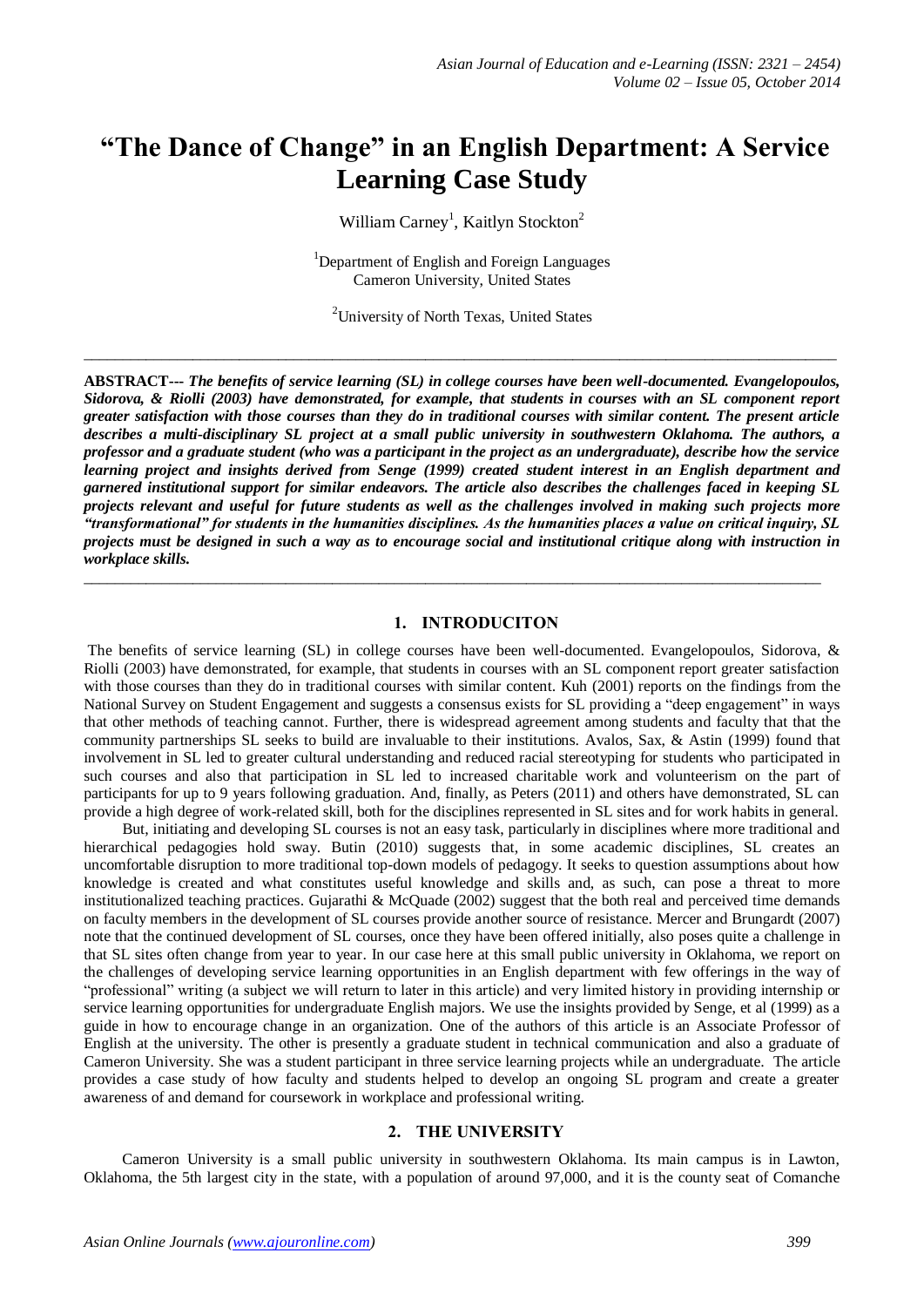County. The city is home to the Fort Sill Military Reservation and, of course, the presence of the U.S.Army creates a high degree of economic stability for the city. Employment, however, other than the Department of Defense, tends to be concentrated in low-wage industries. Goodyear maintains a tire plant here and Raytheon and Northrup Gruman have offices here but many of the new employment opportunities come in the retail sector. As a result, the median income is lower than the state average, which itself is 86% of the national average. Rather infamously, the city ranks seventh among urban centers in the United States for incidents of violent crime against women (Ryan 2013). It is not surprising, then, that the university has followed the lead of other similarly-sized colleges and begun to offer service learning opportunities and other potential generators of employment for its students. For example, the university houses a Center for Emerging Technology and Entrepreneurial Studies (a "business incubator" for students and local businesses) and provides a wide variety of internship opportunities for students in technical, scientific, and business majors. In 2012, the university's Office of Academic Affairs and its Office of Career Services began an initiative to encourage faculty members to develop SL and internship opportunities. While the schools of Business and Science and Technology were already in the process of developing such programs, the university's Liberal Arts departments were slow to offer such opportunities until very recently (Cameron University 2014). Although departments of English in most universities are less often seen as sites for SL, with cases such as Deans (2000) providing an exception, there existed a number of rather interesting factors at Cameron University that created obstacles for new SL opportunities in its English Department. We feel it is instructive at this point to examine some of the English courses offered at Cameron University.

 In the Department of English and Foreign Languages, where courses are listed as having ENG (English) or PRWR (Professional Writing) prefixes, there are only two courses that offer any sort of "practical" experiences. One, English 4983, the Writing Internship, is described in the university's undergraduate catalog as "field experience in writing under close supervision of a field-based supervisor and professor" but, this course had been offered very infrequently over the past decade. The other, PRWR 4003, Online Magazine, provides the chance for students to" learn to solicit, evaluate, and select literary fiction, nonfiction, and poetry for production of The Oklahoma Review," the university's online literary journal. It is worth noting here that, unlike many other universities, "professional writing" at Cameron University is synonymous with "creative writing" (fiction and poetry) and that there is only one course offered in technical writing, a 2000-level Introduction to Technical Writing (Cameron University, 2014). The graduate school experience of one of the present authors in this article was one more-or-less typical of that offered in larger institutions where "professional writing" is a term used to describe all manner of workplace writing. Cameron University's English faculty includes two published fiction writers, a published poet, and a published writer of creative nonfiction and, while all are exceptional writers and teachers, the English program has a somewhat narrow focus and was not well-situated to answer the university's call for more SL course offerings. However, as one of us (the student author of this article) was performing background research for an article for the university's student newspaper, an interest in gaining "real-world" experience started to germinate.

## **3. A MULTI-DISCIPLINARY CAPSTONE COURSE**

 While working on an article regarding chess and one of our Computer Sciences faculty members, the student author of the present article learned of a multi-disciplinary Capstone course that involved majors in Multimedia Design, Information Technology, and Computer Science working on a software development project for the City of Lawton. Capstone courses at the university are senior-level courses that challenge students to use the knowledge and skills they learned in their particular majors. Her conversation led to the faculty member she interviewed expressing a need for someone with good writing skills to write manuals and other documents for the Capstone students and the client departments in the City. Her interest was piqued and inquiries were made to the Chair of the Department of English and Foreign Languages to allow a technical writer to join the project. The Chair assented and presented the project to the other author of this article, who opened a designated course section of ENG 4983 (Writing Internship) and contacted the faculty in the other departments offering the Capstone course to devise a list of tasks and expectations for the English student.

 During the Spring 2013, the student author of this article worked as the technical writer and editor for the Capstone project. The client was the Lawton Police Department and the project was the creation of a Gang Member database. Two teams of students developed software that sought to provide Lawton police officers with a resource they could access remotely that would look up a suspect's prior convictions, gang affiliation, addresses, motor vehicles, and other information. Both projects were well-received by the police officers and the Information Technology Department of the City of Lawton and plans were made to combine aspects of the two projects into one database. Although there were no other formal opportunities for her to continue study in technical writing (as she had completed the English 2333 course), she and the other author of this article devised an independent study project, in which she would work as a consultant for the group projects in an upcoming English 2333 course. The rationale for this independent study was twofold. First, of course, she could continue study in technical writing. Second, her work with the group members might create interest in upcoming Capstone projects and might encourage other students to exert pressure on the department for more opportunities in technical and professional writing.

 This approach, which involved the student author of this article acting as a sort of "change agent" in support of new opportunities for technical writing and internship opportunities in the English Department, has its roots in the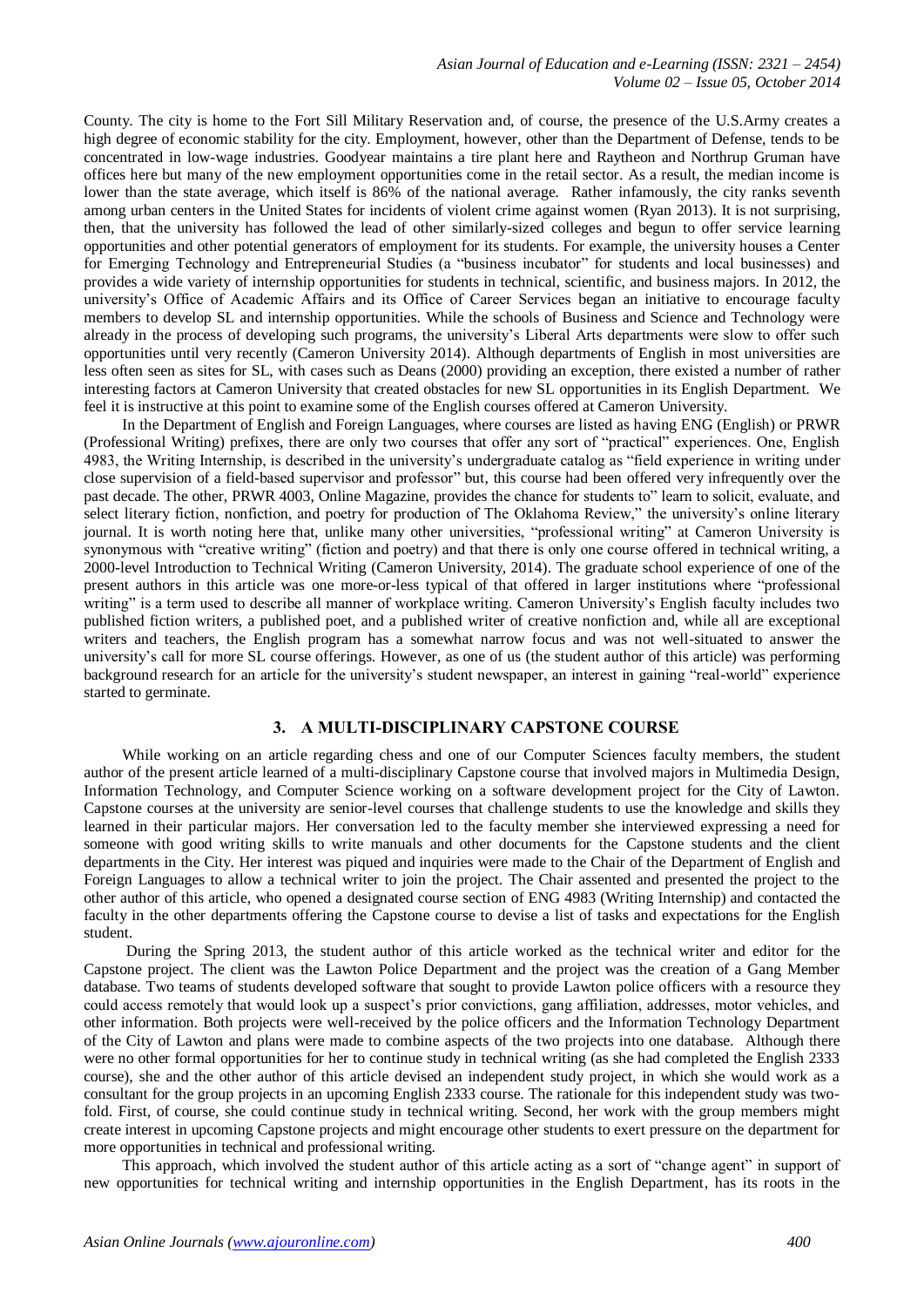strategies described by Senge, et al (1999). Senge's suggestions for profound change in an organization, as detailed in his *The Dance of Change*, first involve the construction of informal networks of people who, at first, become convinced that change will benefit them. In this case, the student author was able to speak with other undergraduate students about her experiences working on project teams, the recognition she received from the City of Lawton, and the "marketable skills" she learned. Further, by having her consult with and provide feedback to the English 2333 students, she was able to demonstrate how her experience had provided new skills and knowledge.

 The Senge approach continued with the faculty author requesting that his multimedia, information technology, and computer technology faculty colleagues consider using other English majors for the Capstone course in the upcoming academic year. This more formal aspect of Senge's approach was aimed at creating mechanisms through which the (hopefully) growing student interest could be channeled. This proved an easy "sell" as all the interested professors saw the value in having a technical writer and editor work with the project teams. Indeed, they were so suitably impressed with the student author that a plan was devised to bring her back as a sort of senior editor working with two new junior English majors on the new project (the development of a new online Work Order System for the city's Public Works departments).

 The faculty author of the present paper and his colleagues on the Capstone project were, in turn, able to share the experiences with the university's Office of Career Services and gain membership on a new Internship Task Force with representatives from university administration, nonprofit agencies in the city, and local business leaders. The faculty author is presently arranging three writing internships with local nonprofit organizations. One of the "junior" technical editors in the Work Order project will return in Spring 2015 to work as Senior Editor on the new Capstone project.

#### **4. DISCUSSION**

 Difficult economic times create an impetus for universities to offer students practical instruction that includes workplace skills. In the case described in this article, English majors were able to obtain guided practice in workplace writing and editing in a project that would actually yield some "real-world" outcomes. The growing student interest we have seen in this and other new internship and service learning projects can certainly be attributed to student anxiety over what they will do after graduation. And, while the teaching of workplace skills is something valuable, the English Department at Cameron University faces an additional challenge in incorporating the skills and experiences obtained in these "practical" courses into the disciplines we teach. These "real world settings" that form the sites and contexts for these courses and internships exist in some rather well-defined economic, social, and political systems. Thus, it becomes incumbent for our faculty to introduce a critical component to these courses in the same way that English courses in general feature critical readings of texts. Mitchell (2008) suggests that traditional approaches to service learning either assume that such projects are already inherently related to social justice or critical analysis or are simply concerned with other issues such as the teaching of some rather acontextual "workplace skills." There exists, however, a growing recognition that service learning must enable to students to recognize and more deeply understand the social and economic structures in which they are asked to work. A big challenge for us involves seeking participation and input from all our colleagues to ensure that service learning and internship offerings meet department objectives and, more important, that they represent what our department considers necessary for students to take away from a course. Our work continues, then, in incorporating these courses into what we do as a department and as a university and in making these courses transformational rather than simply conduits for the transmission of information and skill.

#### **5. REFERENCES**

Avalos, J., Sax, L. J., & Astin, A. W. (1999). Long-term effects of volunteerism during the undergraduate years. *The Review of Higher Education, 22(2*), 187-202.

Butin, D. (2010). *Service learning in theory and practice: The future of community engagement In higher education.* New York: Palgrave MacMillan.

Cameron University (2014). *Academics*. Cameron University. [www.Cameron.edu.](http://www.cameron.edu/)

Deans, T. (2000). *Writing partnerships: Service-Learning in composition*. Urbana (IL): National Council of Teachers of English.

Evangelopoulos, N., Sidorova, A., & Riolli, L. (2003). Can service-learning help students appreciate an unpopular course?: A theoretical framework. *Michigan Journal of Community Service Learning, 9*, 15-24.

Gujarathi, M. R., & McQuade, R. J. (2002). Service-learning in business schools: A case study in an intermediate accounting course. *Journal of Education for Business, 77(3)*, 144-150.